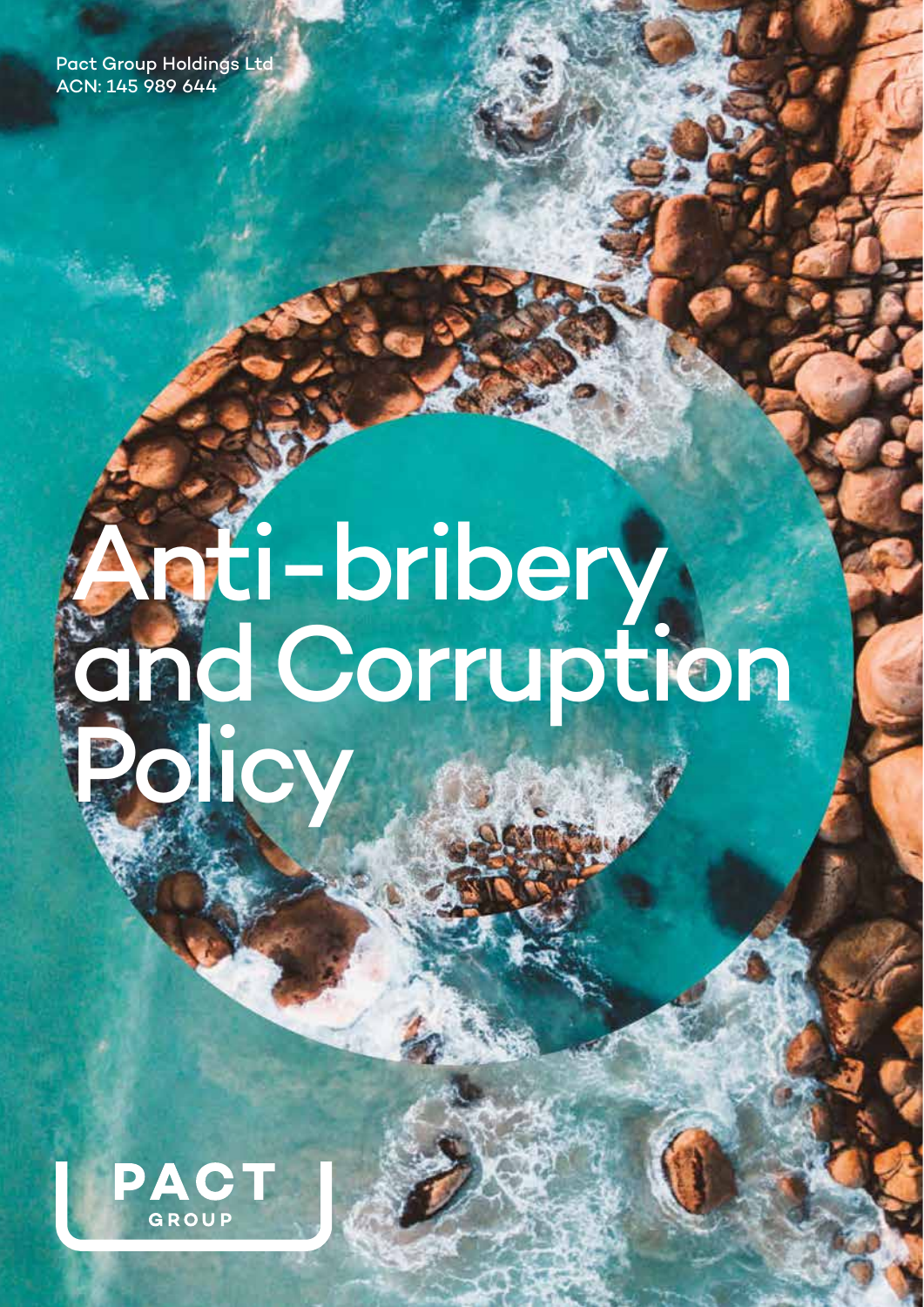## Contents

| 1              |  |
|----------------|--|
| 2              |  |
| 3              |  |
| 4              |  |
|                |  |
|                |  |
|                |  |
|                |  |
| 5              |  |
|                |  |
|                |  |
|                |  |
|                |  |
|                |  |
| 6              |  |
| $\overline{7}$ |  |
| 8              |  |
| 9              |  |
| 10             |  |
| 11             |  |
| 12             |  |
| 13             |  |

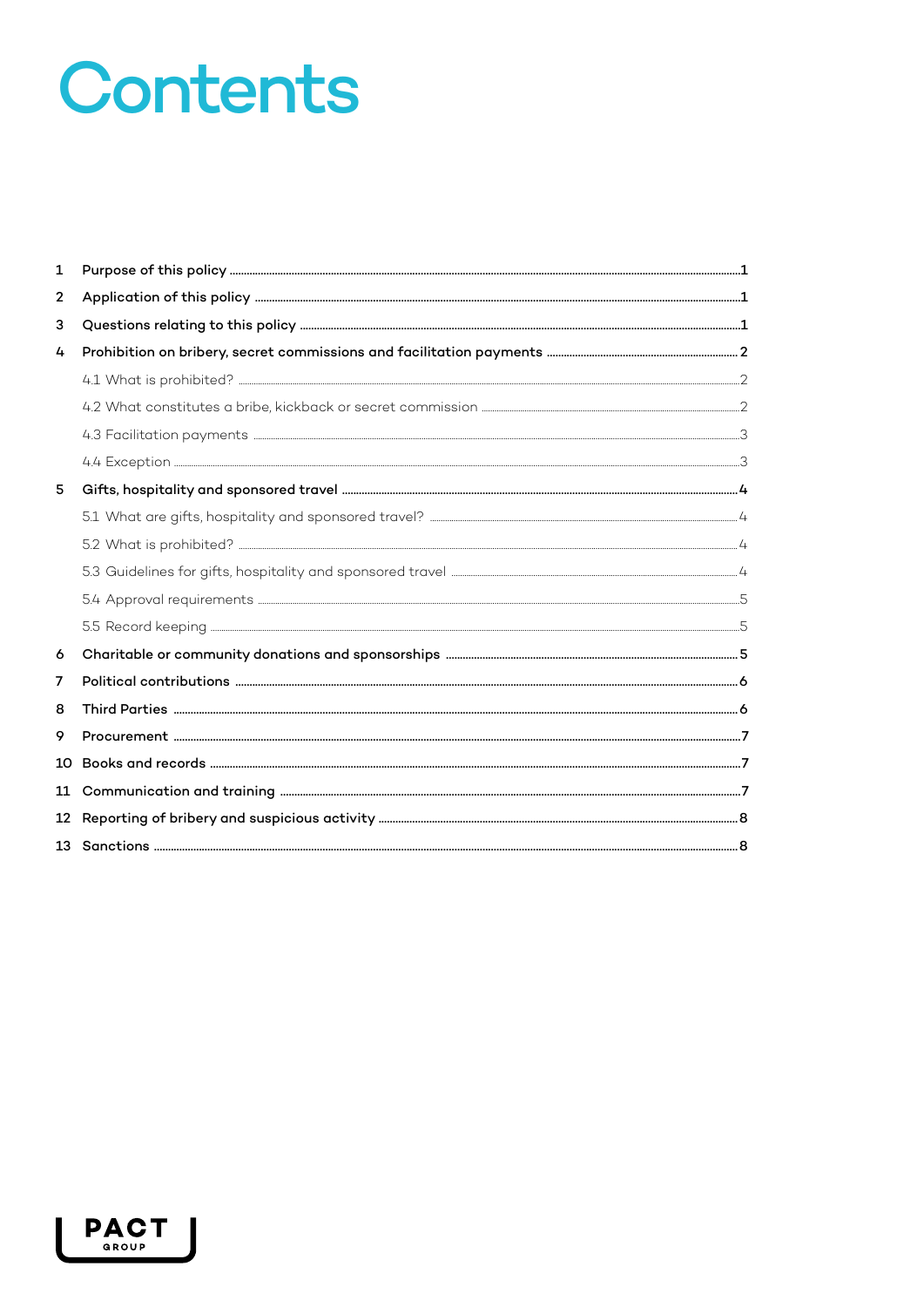## 1.Purpose of this policy

### 1 Purpose of this policy

Pact Group Holdings Ltd and its wholly owned subsidiaries (Pact Group) have adopted this antibribery and corruption policy (Policy) to demonstrate its commitment to maintaining a high standard of integrity, investor confidence and good corporate governance. Pact Group is committed to working against bribery and corruption in all forms and in accordance with all applicable antibribery and corruption laws. Pact Group strives to act in a manner consistent with international good practice and the spirit of the ten principles of the United Nations Global Compact. Engaging in bribery and corruption exposes Pact Group to significant reputational damage and constitutes a serious offence, with criminal and civil implications.

This Policy outlines how Pact Group expects its representatives to behave and conduct business in the workplace to meet these commitments and is underpinned by Pact Group's values which include upholding high standards of business integrity and honesty in all its business dealings.

### 2 Application of this Policy

This Policy applies to all directors, officers, employees (whether permanent, fixed term, temporary or contract staff), contractors, consultants and secondees of Pact Group (collectively, **Employees**). Pact Group also expects those who perform services for, or on behalf of, Pact Group to abide by the standards in this Policy.

When used in this Policy, Third Party means any individual or organisation that an Employee comes into contact with during the course of their work (whether or not engaged or paid to represent Pact Group), including but not limited to intermediaries, agents, representatives, public officials, public bodies external consultants (political or otherwise), brokers (introducing or otherwise), actual or potential customers, distributors, vendors, suppliers, contractors, joint venture/consortia partners or lobbyists/activists.

This Policy applies to all Pact Group operations and transactions, regardless of where it occurs and whether or not any particular conduct may be regarded as common or customary in a particular place or location. If travelling outside of Australia, Employees are subject to the laws of the country they are in. However, the principles of this Policy must be adhered to regardless of whether or not a particular place or location has specific anti-bribery and corruption laws. Where a particular country has specific anti-bribery and corruption laws which are of a lesser standard to the principles of this Policy, the principles of this Policy will prevail.

The Board of directors of Pact Group Holdings Ltd (Board) is committed to supporting this Policy. The Audit, Business Risk and Compliance Committee is responsible for implementing this Policy and reviewing it periodically.

### 3 Questions relating to this policy

Any questions in relation to this Policy should be directed to the General Counsel.

If you have any doubt about whether particular conduct may violate this Policy, you are encouraged to discuss the issue with your supervisor, a senior manager or the General Counsel.

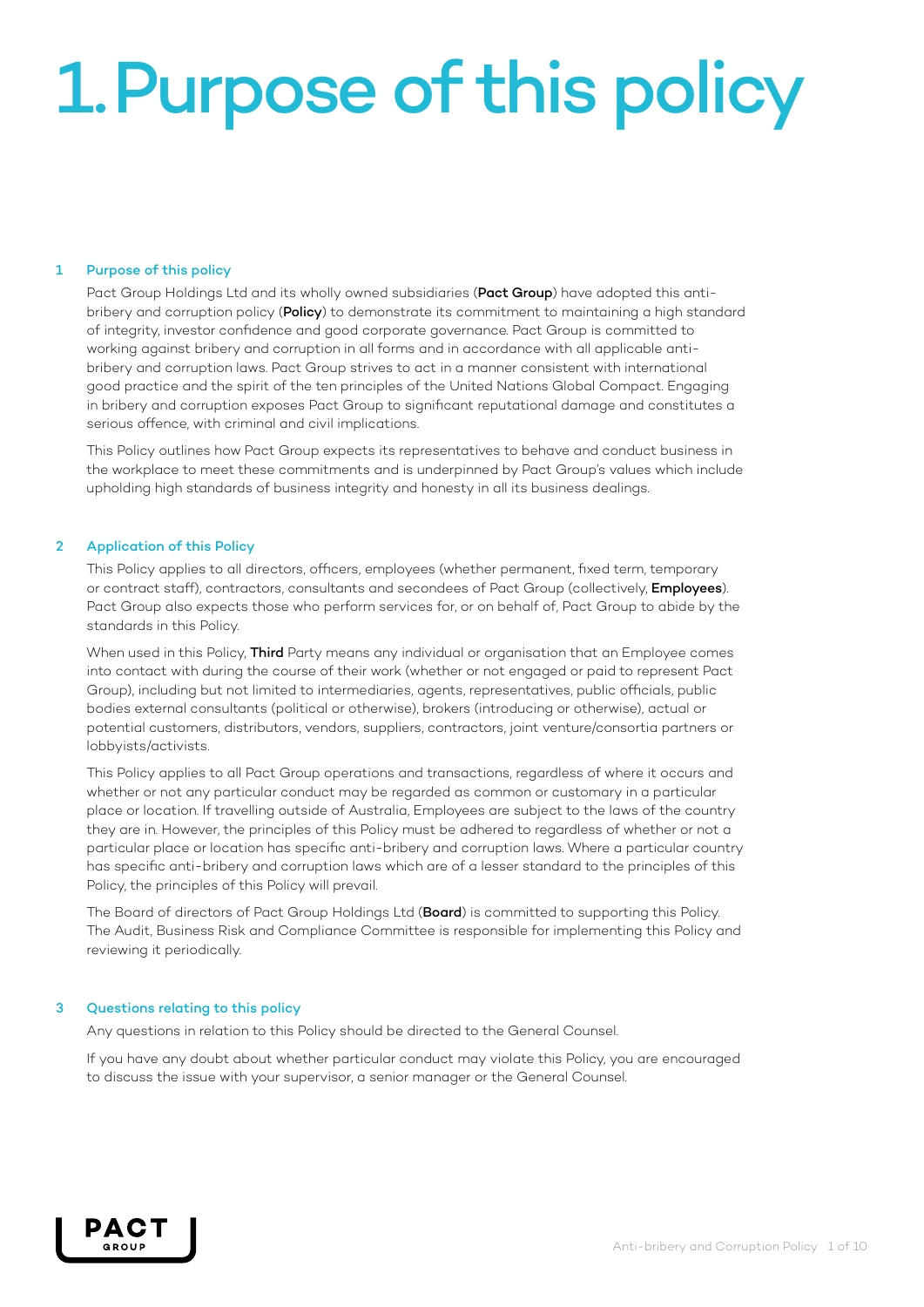### 4.Prohibition on bribery, secret commissions and facilitation payments

### 4 Prohibition on bribery, secret commissions and facilitation payments

No Employee will be penalised, or be subject to other adverse consequences, for refusing to pay or accept bribes even if it may result in Pact Group losing business.

### 4.1 What is prohibited?

Pact Group and its Employees must not:

- Offer, promise, give or authorise (directly or indirectly) any bribe, kickback or secret commissions to or for the benefit of any person (whether in the commercial or public sector) in order to obtain any business or other advantage for Pact Group, for themselves, or any other person or organisation.
- Solicit, accept or receive (whether for Pact Group's benefit, their own benefit or another's benefit) any bribe, kickback or secret commission from any person or organisation (whether in the commercial or public sector) in return for providing any business or other advantage.
- Act as an intermediary for the solicitation, acceptance, payment or offer of a bribe, kickback or secret commission.
- Use any other improper, illegal or unethical means (including favours, threats, inducements or other rewards) to influence the actions or decisions of others.

### 4.2 What constitutes a bribe, kickback or secret commission?

Under the law, bribes and bribery have a very wide definition.

Bribery involves improperly offering or providing a benefit or something of value in order to obtain or retain an advantage (such as a commercial, contractual, regulatory or personal advantage) or to induce or reward improper conduct or an improper decision.

Bribes can take the form of cash, cash equivalents (such as gift vouchers or loans), other benefits (such as some gifts, hospitality or entertainment, sponsored travel, donations or scholarships), or the provision of favours (such as discounted or 'free' use of company services, facilities or property) or anything else that is of significant value to the recipient. A bribe does not actually have to take place (i.e., just promising to give a bribe or agreeing to receive a bribe may constitute a bribery).

A kickback is a form of negotiated bribery in which a commission is paid to the bribe-taker in exchange for services rendered. Kickbacks vary from other kinds of bribery in that there is implied collusion between the two parties, rather than one party extorting the bribe from the other. The purpose of kickbacks is usually to encourage the other party to cooperate in the bribery scheme.

Secret commissions are a form of bribery where a person (such as a supplier to Pact Group) offers or gives a commission to an agent or representative of another person (such as an Employee) that is not disclosed by that agent or representative to their principal.

Bribery can also take place where the offer or payment is made by or through a third party.

Employees must not do any of the above in their 'personal capacity' in an attempt to evade the requirements of this Policy.

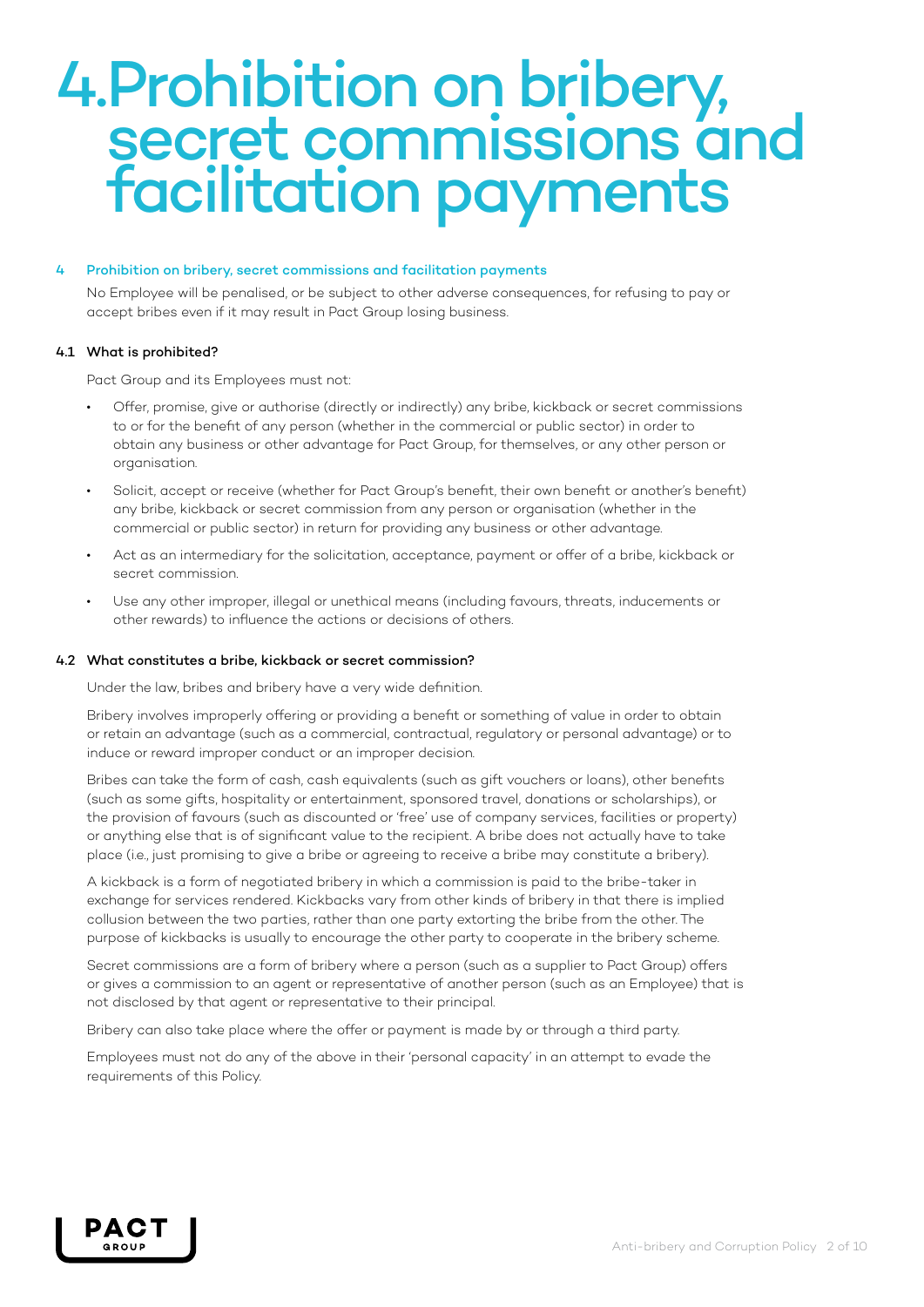### 4.Prohibition on bribery, secret commissions and facilitation payments

### 4.3 Facilitation payments

Facilitation payments are payments made with the purpose of expediting or facilitating the performance by a public official of a routine governmental action. Facilitation payments are typically a relatively minor payment demanded to obtain services which, under normal conditions, should be provided in any event. Although facilitation payments are often regarded as different in nature to a bribe, the making of facilitation payments by Pact Group and Employees is prohibited.

### 4.4 Exception

No Employee will be penalised for providing a payment or benefit in circumstances where there is real or perceived threat to their or another person's health, safety or liberty if the payment or benefit is not provided.

If any payment or benefit is provided in these circumstances, Employees must immediately bring it to the attention of their supervisor, a senior manager or the General Counsel. Further, it must be promptly recorded (including the amount of the payment or identification of the benefit provided, the identity of to whom it was made and the circumstances in which it was made).

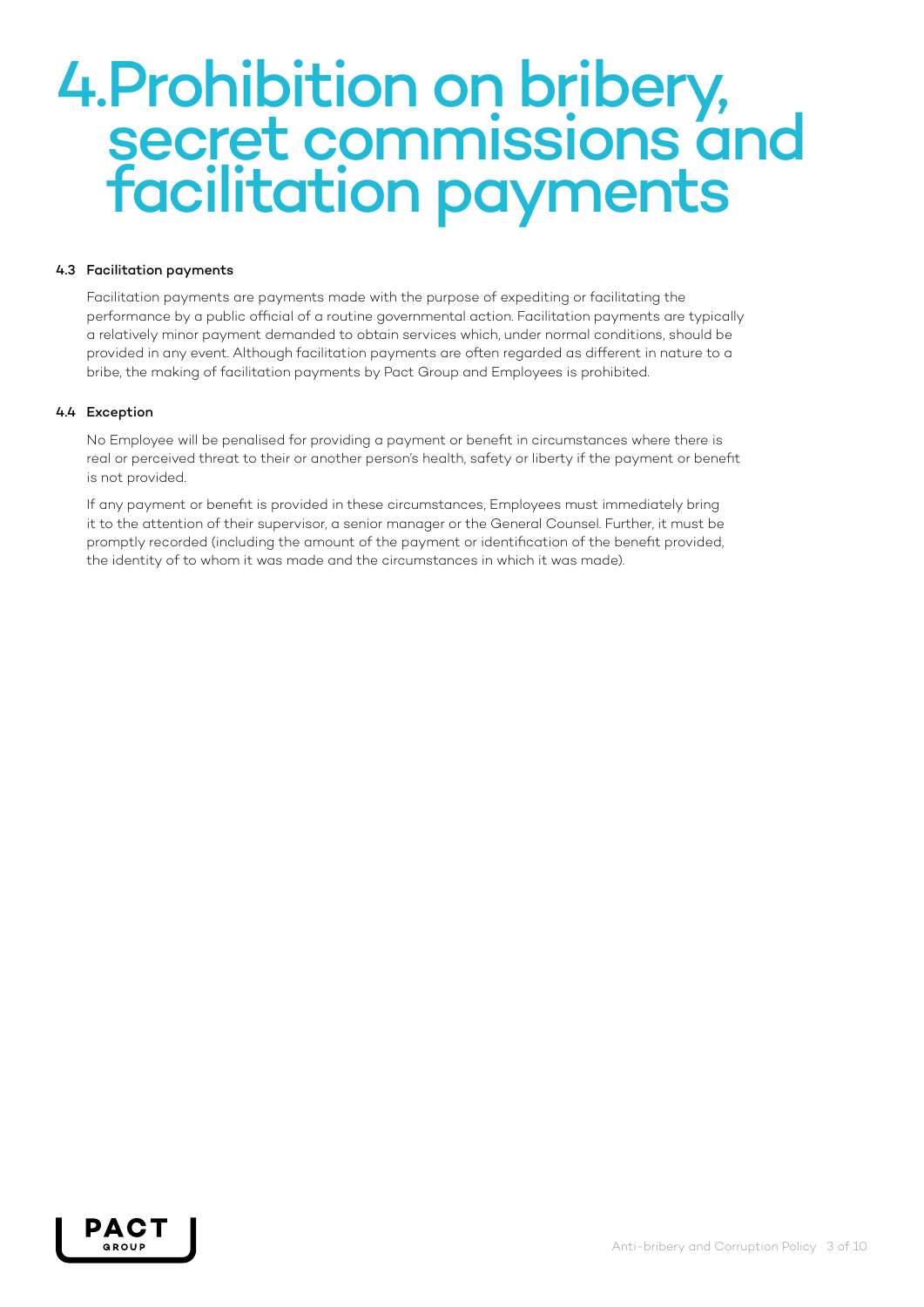### 5.Gifts, hospitality and sponsored travel

#### 5 Gifts, hospitality and sponsored travel

#### 5.1 What are gifts, hospitality and sponsored travel?

Gifts include flowers, wine, tickets to events and the like, which are given to an individual (rather than being used in a hosted business context).

Hospitality includes invitations to meals, receptions, entertainment, sports and cultural events which are hosted in a business context.

Sponsored travel refers to circumstances where Pact Group pays the travel expenses (eg flights, accommodation, per diems or living expenses) of individuals who are not Employees or representatives, or where an Employee's travel expenses is paid for by a Third Party.

### 5.2 What is prohibited?

Gifts, hospitality and sponsored travel can be customary courtesies designed to build goodwill. In some cultures they play an important role in forming and maintaining business relationships.

However, an issue may arise when such courtesies compromise, or appear to compromise, the ability of the recipient or some other person to make objective and unbiased decisions affecting Pact Group, particularly decisions to confer or retain a business advantage.

Pact Group and its Employees must not offer, provide or receive any gift, hospitality or sponsored travel that may be perceived to improperly influence a relationship or decision affecting Pact Group or its business.

#### 5.3 Guidelines for gifts, hospitality and sponsored travel

The following guidelines apply at all times, and do not change during traditional gift-giving seasons. Gifts, hospitality and sponsored travel:

- offered or given by Employees to a recipient must:
	- be reasonable and of modest value, both in isolation and when considered in the context of other gifts, hospitality and sponsored travel offered to the same recipient on other occasions or over time;
	- be appropriate and consistent with reasonable business practice;
	- be provided only for the purpose of building or maintaining business relationships or normal courtesy, and never be offered to influence a decision or for something in return;
	- be provided in an open and transparent manner, and never be offered if full transparency and disclosure would be embarrassing to Pact Group or the recipient;
	- be permissible under all applicable laws, rules and regulations;
	- comply with any monetary limits, or disclosure obligations, imposed by the recipient's organisation or local laws. Employees should check whether the recipient's organisation or local laws impose any such limits or disclosure requirements; and
	- never consist of cash or cash equivalents (such as gift certificates or loans), or be refundable for cash or cash equivalents by the recipient.

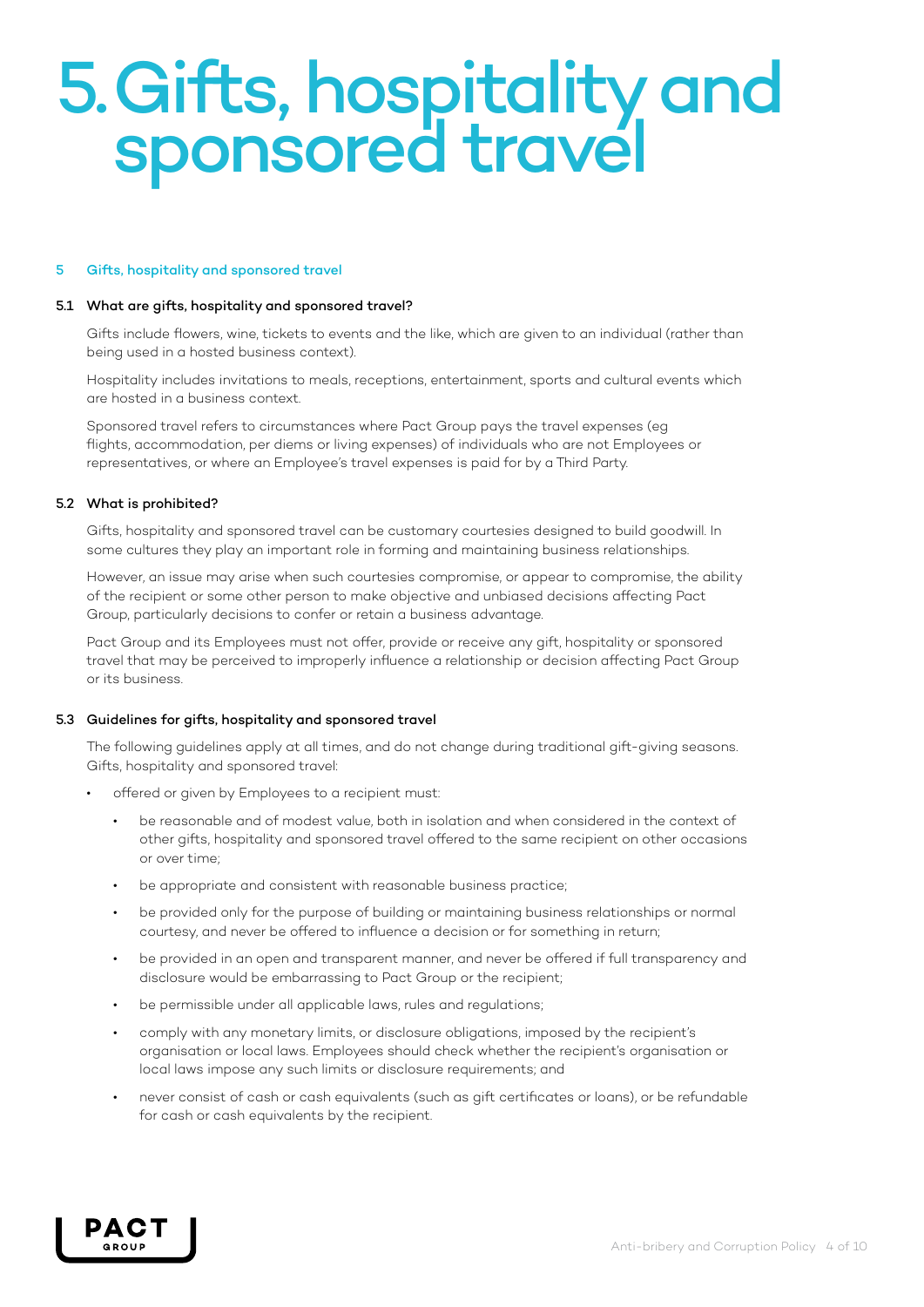### 5.Gifts, hospitality and sponsored travel

- offered or received by an Employee must:
	- be reasonable and of modest value, both in isolation and when considered in the context of other gifts, hospitality and sponsored travel the Employee has received;
	- be appropriate and consistent with reasonable business practice;
	- only be for the purpose of building or maintaining business relationships or normal courtesy, and never for the purpose of influencing a decision or for providing something in return;
	- be provided in an open and transparent manner, and never be accepted if full transparency and disclosure would be embarrassing to Pact Group;
	- be permissible under all applicable laws, rules and regulations; and
	- never consist of cash or cash equivalents (such as loans), or be refundable for cash or cash equivalents by the recipient.

Where there is any doubt as to whether a gift or payment would be improper, Employees should first seek the approval of the Company Secretary. Employees found to be breaching these guidelines may be subject to Pact Group's performance management procedures.

### 5.4 Approval requirements

Employees must comply with Pact Group's Code of Conduct and the applicable Gifts, Hospitality and Sponsored Travel Procedure. Maximum limits for gifts and hospitality are set out in that procedure. Above those maximum limits, prior approval for the proposed expenditure must be obtained. The maximum limits have been determined in accordance with local professional and industry standards and may vary from country to country.

All sponsored travel must be approved in advance in accordance with the applicable Gift, Hospitality and Sponsored Travel Procedure.

### 5.5 Record keeping

The Gifts, Hospitality and Sponsored Travel Procedure sets out the records of gifts, hospitality and sponsored travel that must be maintained.

### 6 Charitable or community donations and sponsorships

Charitable or community donations and sponsorships can sometimes be used as a disguise for bribery, for example where a donation is provided to a 'charity' which is controlled by a person who is in a position to make decisions affecting Pact Group.

Employees must take care to ensure thorough due diligence and transparency that charitable or community donations and sponsorships made on behalf of Pact Group do not constitute bribery.

Pact Group can only make charitable donations that are legal and ethical under local laws and practices. In Australia, this means that an organisation must have deductible gift recipient status within the Australian Tax Office.

Employees who wish to make charitable or community donations and sponsorships on their own behalf must make it clear that they are not doing so on behalf of Pact Group.

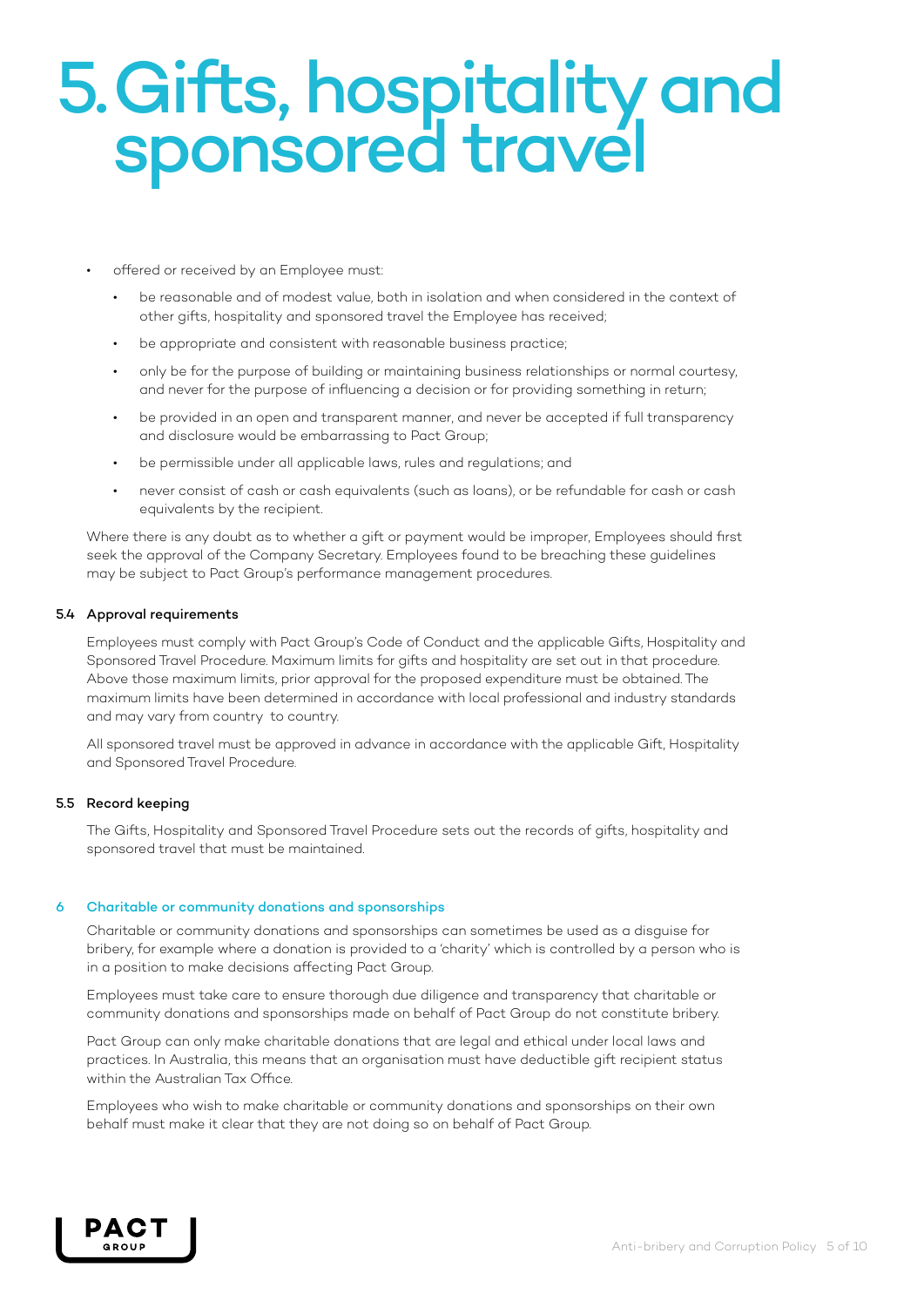## 7. Political contributions

### 7 Political contributions

Pact Group and its Employees must not grant financial or other support to political parties, political campaigns, or individual politicians on behalf of Pact Group, as this could be perceived as an attempt to improperly gain a business advantage.

Employees may exercise their personal right to participate in political and democratic processes.

### 8 Third Parties

Where Third Parties are engaged to act for or on behalf of Pact Group, their behaviour and actions are likely to reflect on Pact Group, and in some cases Pact Group will be potentially liable for the acts of those Third Parties.

Pact Group expects Third Parties dealing with it to apply the highest ethical standards in their business relationships and that they have an appropriate anti-bribery and corruption compliance framework in place. In certain circumstances, Employees must conduct certain due diligence in respect of a Third Party and its business practices before Pact Group will contract or otherwise deal with them.

Pact Group must not enter into, or continue, a relationship with any Third Party if it cannot be satisfied that such Third Party will behave in a manner consistent with this Policy and in accordance with applicable anti-bribery and corruption laws.

Third Parties that pose particular risk to Pact Group of breaching anti-bribery and corruption laws include (without limitation):

- those that operate in developing or emerging economies (which includes many Asian or African countries) and are involved in negotiating any business arrangement or transaction with the public or private sector on behalf of Pact Group (including bidding for tenders, negotiating supply contracts, arranging leases or licences or providing transportation or customs clearance services); and
- those that display one or more of the bribery and corruption 'red flags' listed in Annexure A, (High Risk Third Parties).

Pact Group's General Counsel is responsible for determining which Third Parties (including High Risk Third Parties) require specific anti-bribery and corruption controls and will make that determination having regard to this Policy and in accordance with any guidelines issued by Pact Group from time to time.

Pact Group will consider the following procedures in relation to High Risk Third Parties:

- Communication of the relevant anti-bribery and corruption policies to all High Risk Third Parties.
- Undertaking sufficient due diligence to ensure that it is appropriate for the High Risk Third Party to represent Pact Group.
- Raising any issues of concern or 'red flags' with a senior manager or the General Counsel. High Risk Third Parties must not be engaged if issues identified in due diligence cannot be satisfactorily resolved.
- Ensuring that any contractual arrangements with a High Risk Third Party include standard terms approved by the General Counsel concerning anti-bribery and corruption and other issues addressed by this Policy.
- Ensuring Pact Group Employees have oversight of the work of the High Risk Third Party.

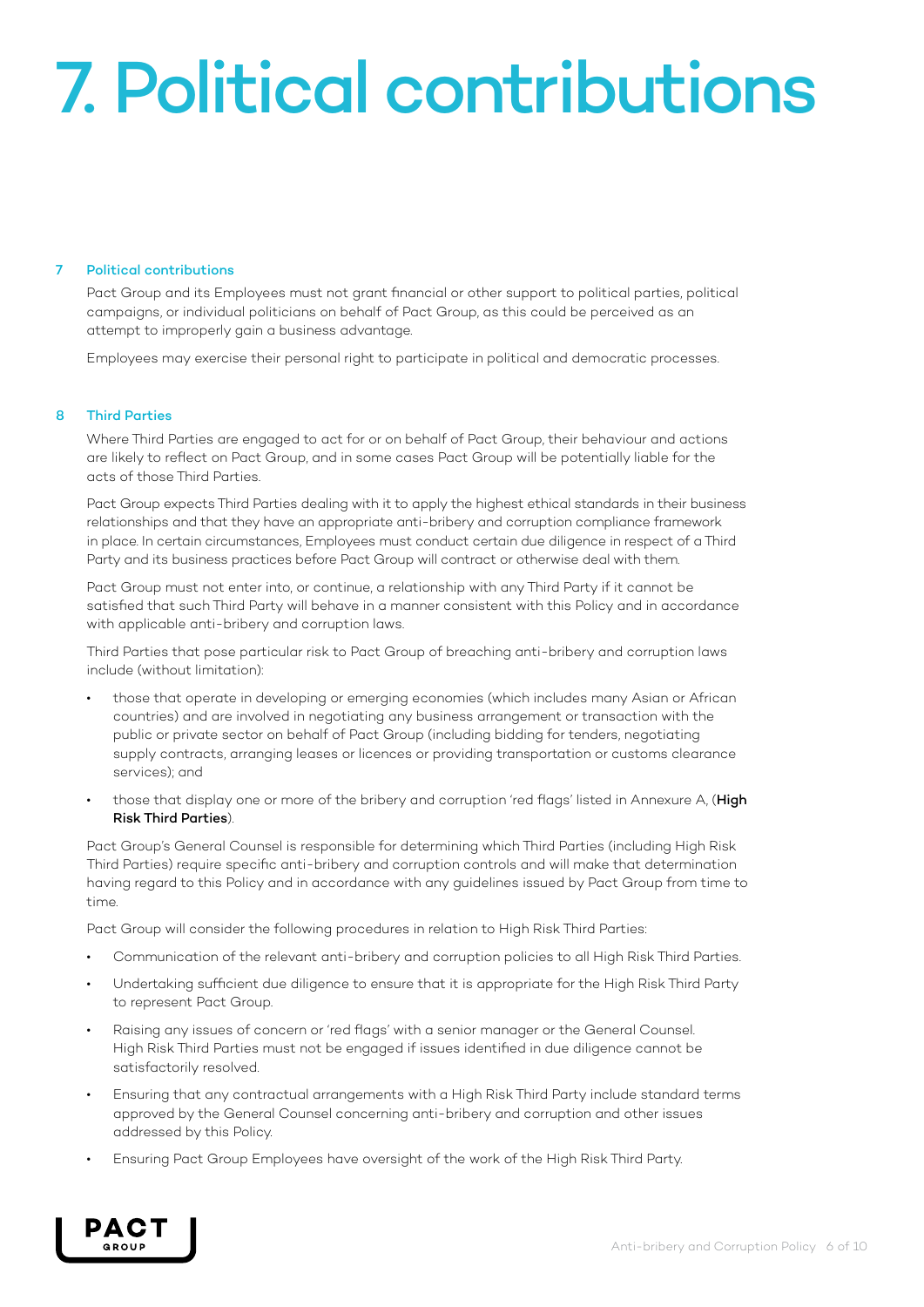## 9.Procurement

### 9 Procurement

Pact Group is committed to dealing with its suppliers in a fair, honest and professional manner, while seeking best value for the business. Potential suppliers are treated on an equal basis and no favouritism is to be shown in the procurement of goods and services.

Employees must not enter into any contract for Pact Group or for Pact Group's benefit where the entry into that contract is in any way affected by a violation of this Policy.

Pact Group will avoid dealing with prospective suppliers known for offering or providing bribes. Pact Group will make this Policy known to its suppliers and encourage them to adhere to similar high standards of integrity and corporate responsibility.

### 10 Books and records

Accurate records of all Pact Group's transactions must be kept. The falsification or mis-description of any record or account of Pact Group is prohibited.

All receipts and expenditures must be supported by source documents that describe them accurately and properly.

### 11 Communication and training

Employees are expected to:

- read, understand and comply with the terms of this Policy; and
- undertake all requisite education and training provided in relation to the laws and regulations relating to bribery and corruption and this Policy.

Each Employee (including new Employees) will receive a copy of this Policy and be provided with training.

Every senior manager must communicate this Policy and ensure that all Employees reporting to them, and Third Parties within their area of responsibility, understand the prohibitions in this Policy.

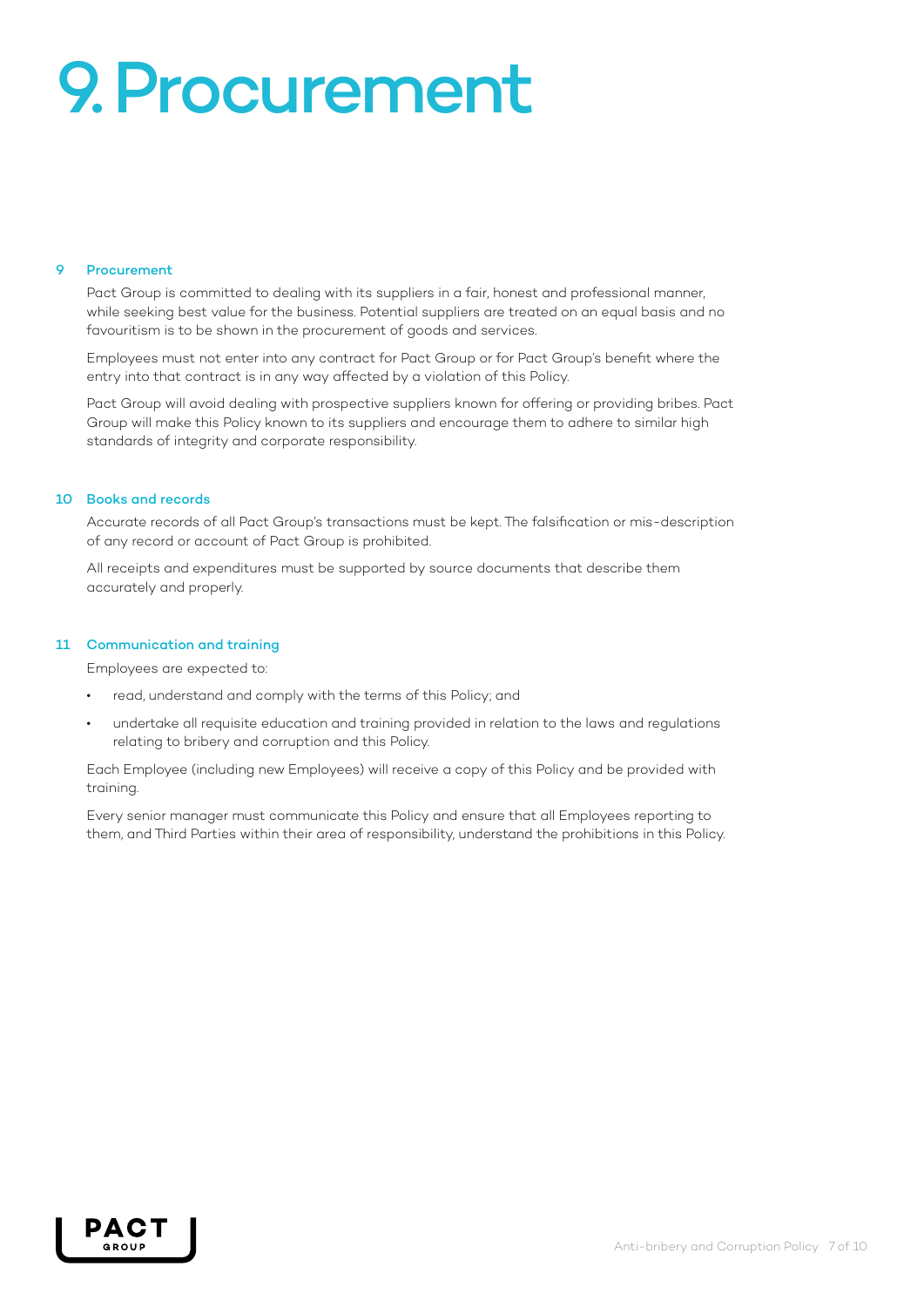### 12. Reporting of bribery and suspicious activity

### 12 Reporting of bribery and suspicious activity

If you become aware of any actual or suspected violation of this Policy, you must report this. Pact Group's Whistleblower Policy sets out how you can do this. The Whistleblower Policy protects Employees (and other eligible persons) against certain reprisals, harassment or demotion for making a report.

All material breaches of this Policy will be reported to the Board immediately.

### 13 Sanctions

Pact Group has a zero tolerance for conduct in violation of this Policy.

Failure to comply with this Policy will be regarded as serious misconduct and may lead to disciplinary action, up to and including legal action, dismissal or termination.

Conduct in violation of this Policy may also breach applicable anti-bribery and corruption laws and result in criminal or civil penalties, including fines and imprisonment.

Employees must cooperate fully and openly with any investigation by Pact Group into alleged or suspected bribery or corrupt activity or breach of this Policy. Failure to cooperate or to provide truthful information will be regarded as serious misconduct and may lead to disciplinary action, up to and including dismissal or termination.

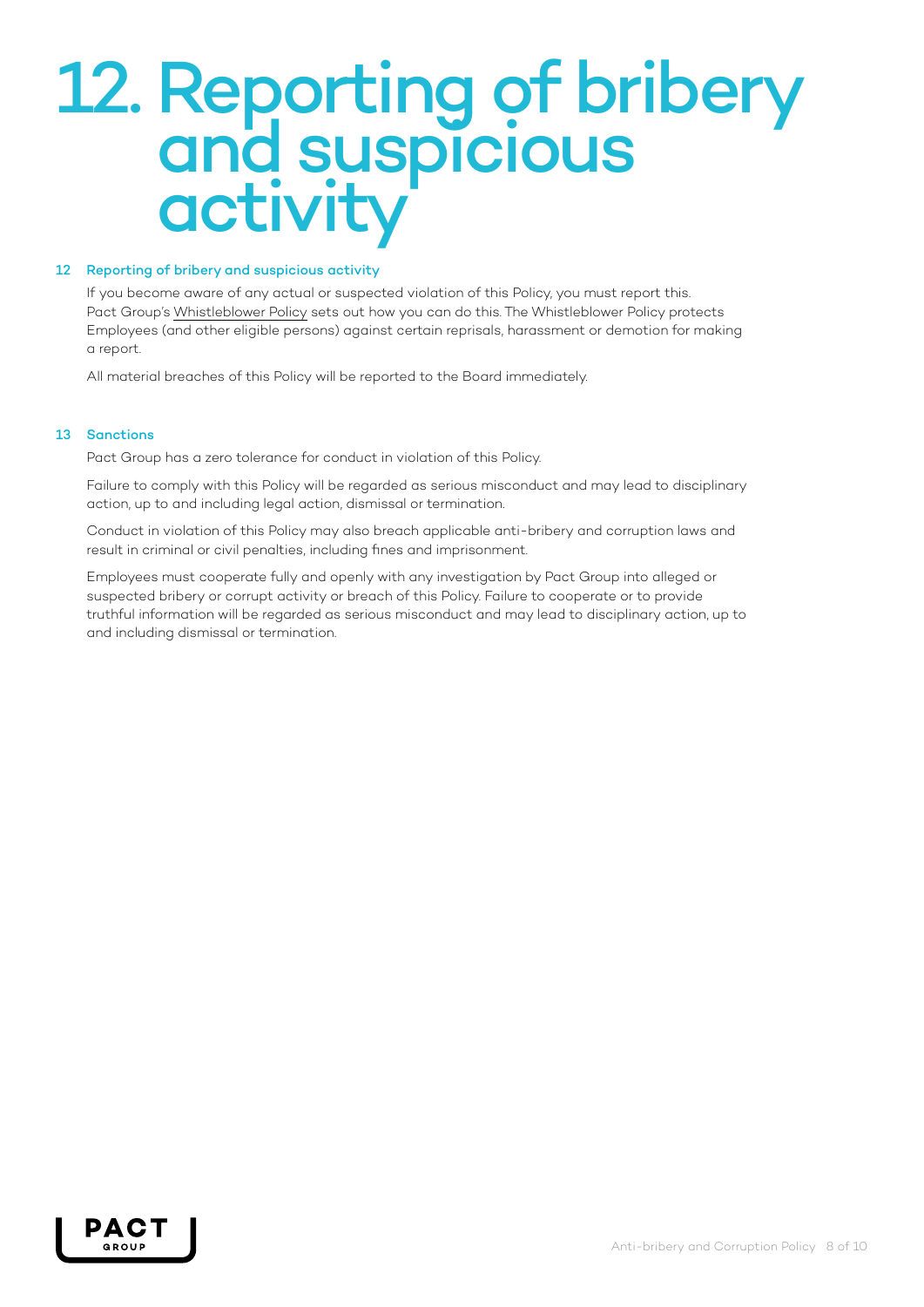### Annexure A: 'Red Flag' Risk Scenarios

Employees should be aware of 'red flags' which may indicate questionable transactions that expose Pact Group to legal, financial, or reputational harm. 'Red flags' include, without limitation:

- Unusual payments or financial arrangements such as:
	- payments to a bank account without the disclosure of the person or organisation's name associated with the account, and/or to a bank account in a different name than the person or organisation entitled to payment from Pact Group;
	- payments to accounts in countries other than where the agent is located or business is to be performed; or
	- cash or non-cash in-kind payments.
- Unusually high commissions in net value or in comparison to the value of the contract achieved.
- Unusual or excessive gift, entertainment, meal or travel expenses.
- History of corruption in the country.
- The person or organisation has a reputation for paying bribes, or requiring that bribes are paid to, or has a reputation for having a "special relationship" with, Government officials.
- The person or organisation insists on the use of side letters or refuses to put the agreed terms in a written document.
- The person or organisation insists on receiving a commission or fee before committing to sign a contract with Pact Group or carrying out a government function or process for Pact Group.
- Use of a person or organisation for the purpose of avoiding knowledge of how interactions with Government officials occur or how problems are resolved.
- Refusal by a person or organisation to certify or agree to contract language that they will not take action that would violate the applicable anti-bribery and corruption laws and regulations.
- "Recommendations" of a person or organisation that come from a Government official.
- Complex group structures without obvious explanation.